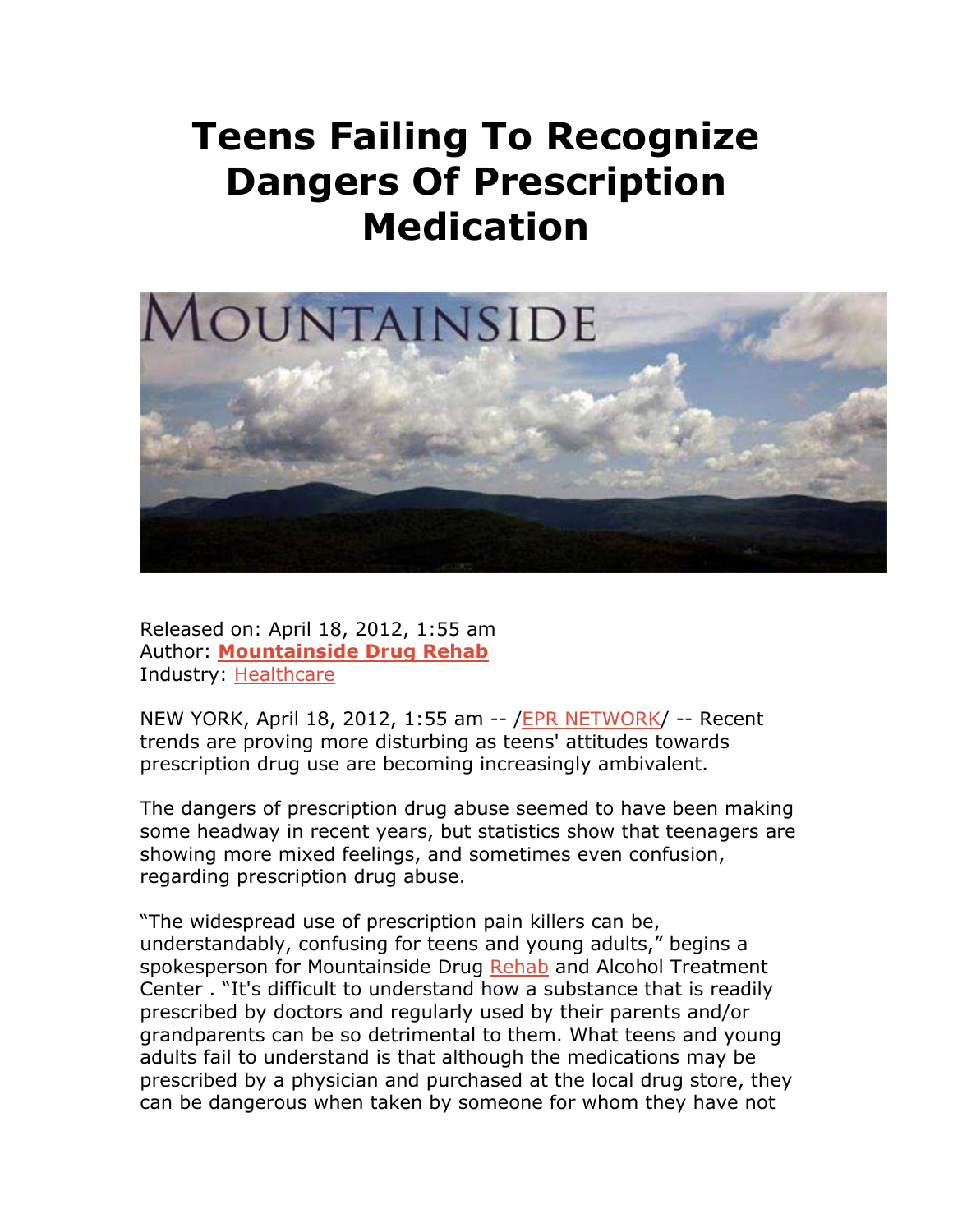been prescribed. We need to make sure that we effectively communicate the facts to teenagers and make certain that we be very careful when and if we are required to use such medications."

If you feel that your teen or young adult is struggling with prescription medication abuse, alcohol abuse or any other type of substance abuse, Mountainside Drug Rehab and Alcohol Treatment Center can help you effectively and gently assist them to confront their abuse issues through professional intervention services. Our team can make it easier for an addict and his or her family to make the entry into substance abuse treatment and into a comprehensive family care program. Mountainside specializes in giving families the tools necessary to rebuild the bonds that have been broken through addiction. Their treatment recovery program is recognized as one of the most comprehensive and individualized in the treatment field.

Mountainside Drug Rehab and Alcohol Treatment Center is a modern drug rehab facility that is skilled in serving a variety of clients with various addictions and in varying stages of addiction. The caring, compassionate team is made up of licensed and certified social workers and counselors who have extensive experience and specialty in the addiction treatment field. In addition, the staff includes a Nurse Practitioner, as well as a Registered Nurse, both of whom also have specializations and experience within the field of addiction treatment and alcohol rehab.

Mountainside also provides services for those individuals who come to them with dual diagnoses and require the services of a Psychiatrist to help conquer the unique challenges that dual diagnosis brings.

For the past 13 years, Mountainside has established itself as an innovator within the addiction treatment field, and the treatment modalities Mountainside utilizes are regarded as among the most cutting-edge approaches in helping individuals to get, and to remain, sober. As a result of their unique, innovative approaches to addiction treatment, Mountainside has become the model for the addiction treatment field.

The program, along with its professional addiction treatment team, have earned national recognition and resulted in Mountainside being invited to Washington by the White House to meet with the White House Drug Czar, John P. Walters, for an in-depth meeting on what makes its program so successful. These accolades did not go unnoticed within the addiction treatment field and resulted in the adoption by